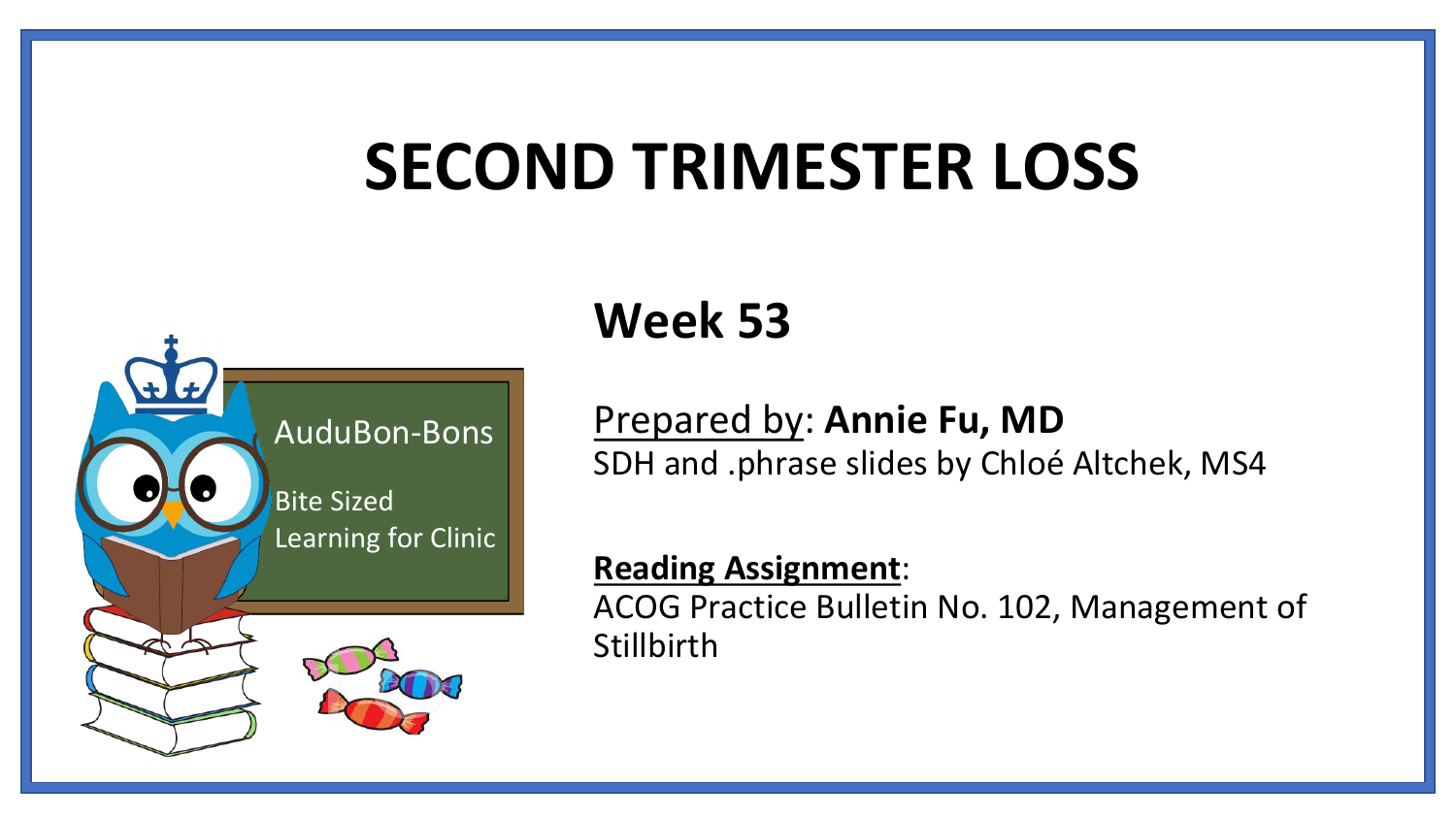# LEARNING OBJECTIVES

- Understand basic definitions regarding fetal loss
- Understand basic assessment and management options
- Learn how to counsel patients on their options in their current and future pregnancies

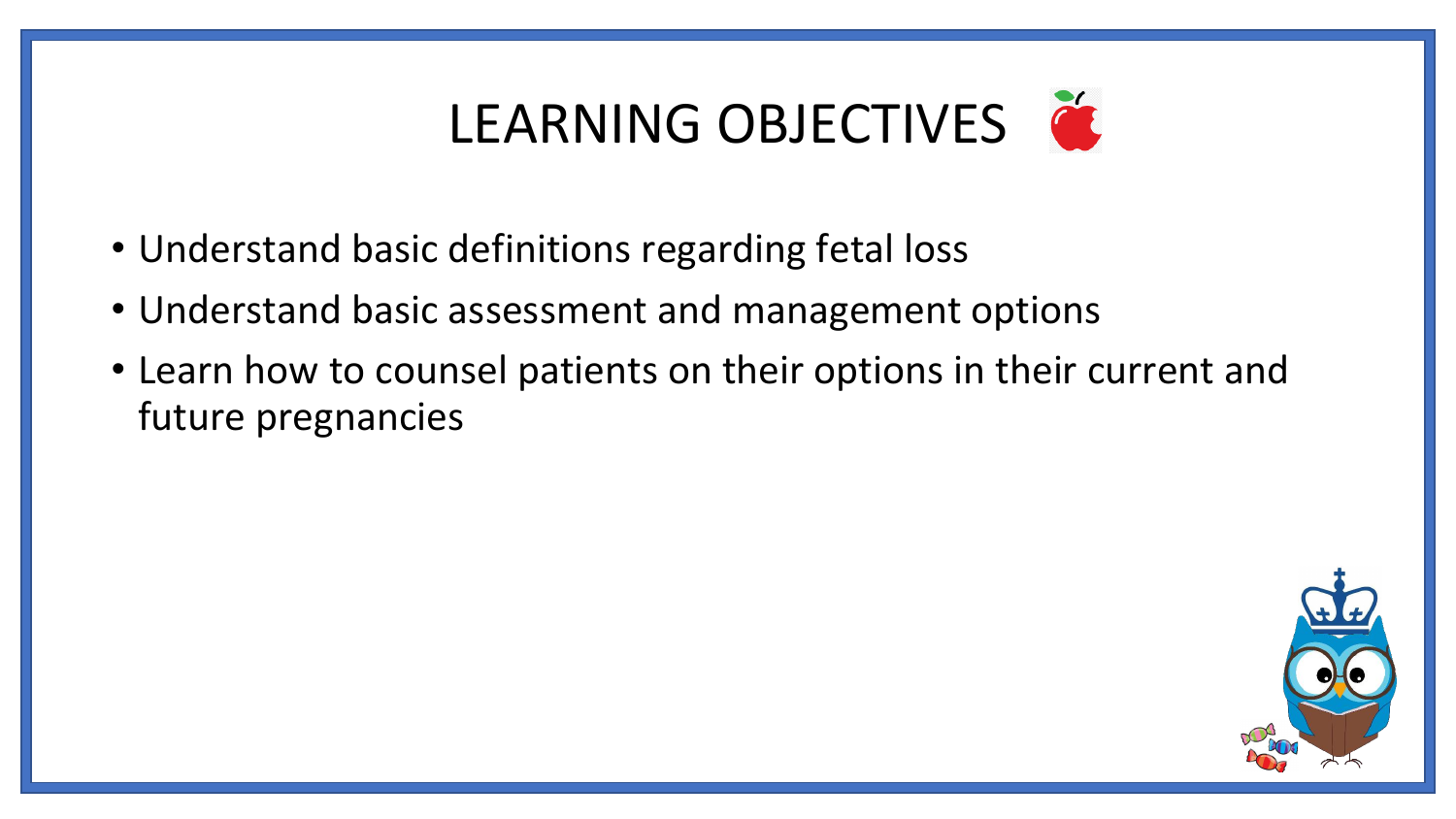## CASE VIGNETTE

Your patient is a 43 yo G4 P0120 woman at 26w5d EGA by first trimester ultrasound who presents for routine OB visit. Her husband accompanies her. This is an unplanned, but desired pregnancy. She has been feeling well. She denies any vaginal bleeding, contractions, or loss of fluid. She felt fetal movement starting at 20 weeks but reports not feeling much movement in the past few days.

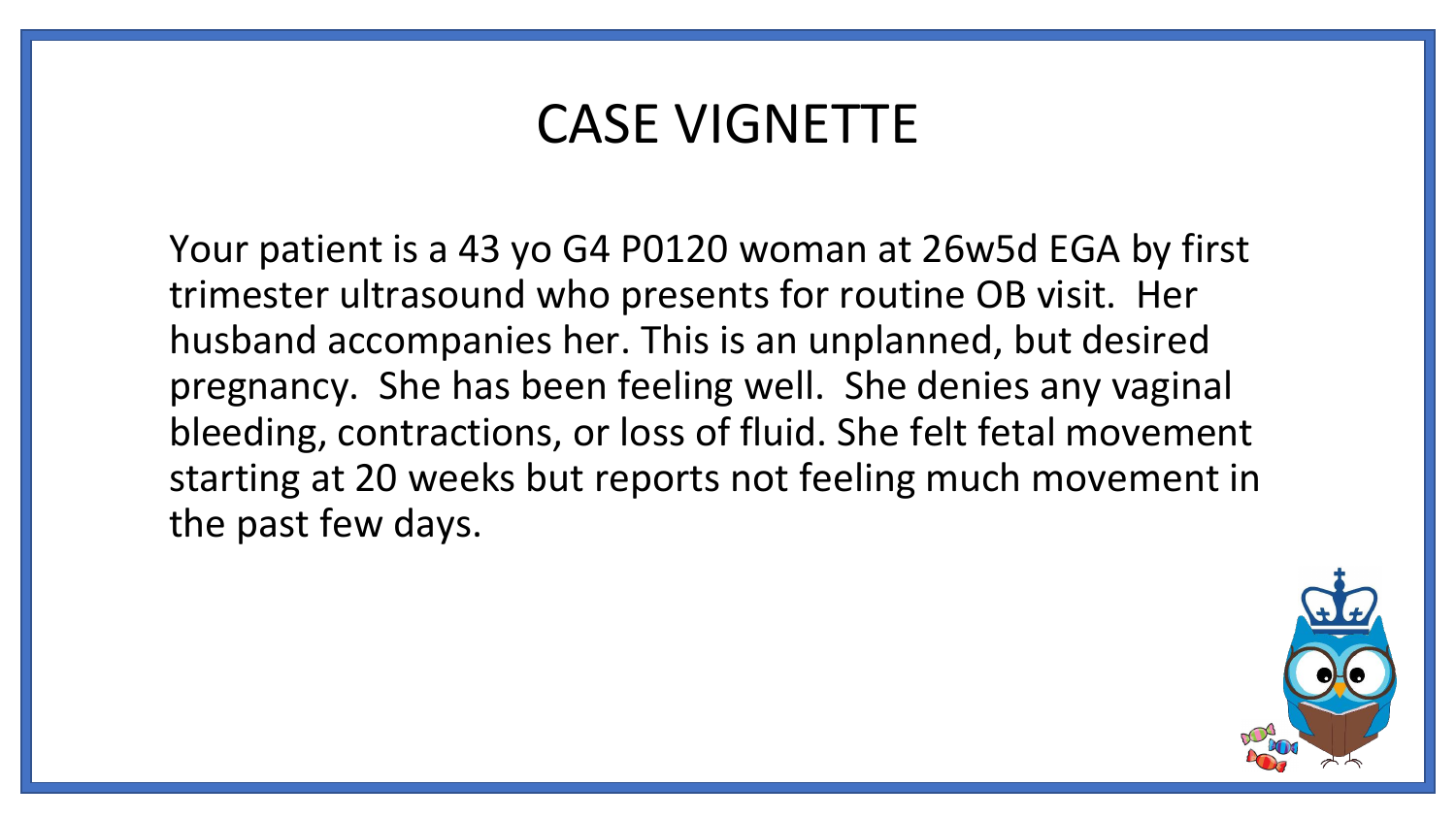## FOCUSED HISTORY

### **What elements of the patient's history are most relevant?**

- **POBH: G1-EPF @ 5 weeks; G2-medical abortion @ 8 weeks; G3-20 week PPROM and PTD**
- **PGYNH:** Menarche at 13 yo; regular monthly cycles; denies STIs, fibroids, cysts, or abnormal paps
- **PMH:** Hypothyroidism
- **PSH:** Denies
- **FH:** Denies
- **SH:** No toxic habits; works as a lawyer; denies IPV; accepts blood
- **Meds:** Levothyroxine, PNV, weekly IM progesterone
- **All:** NKDA

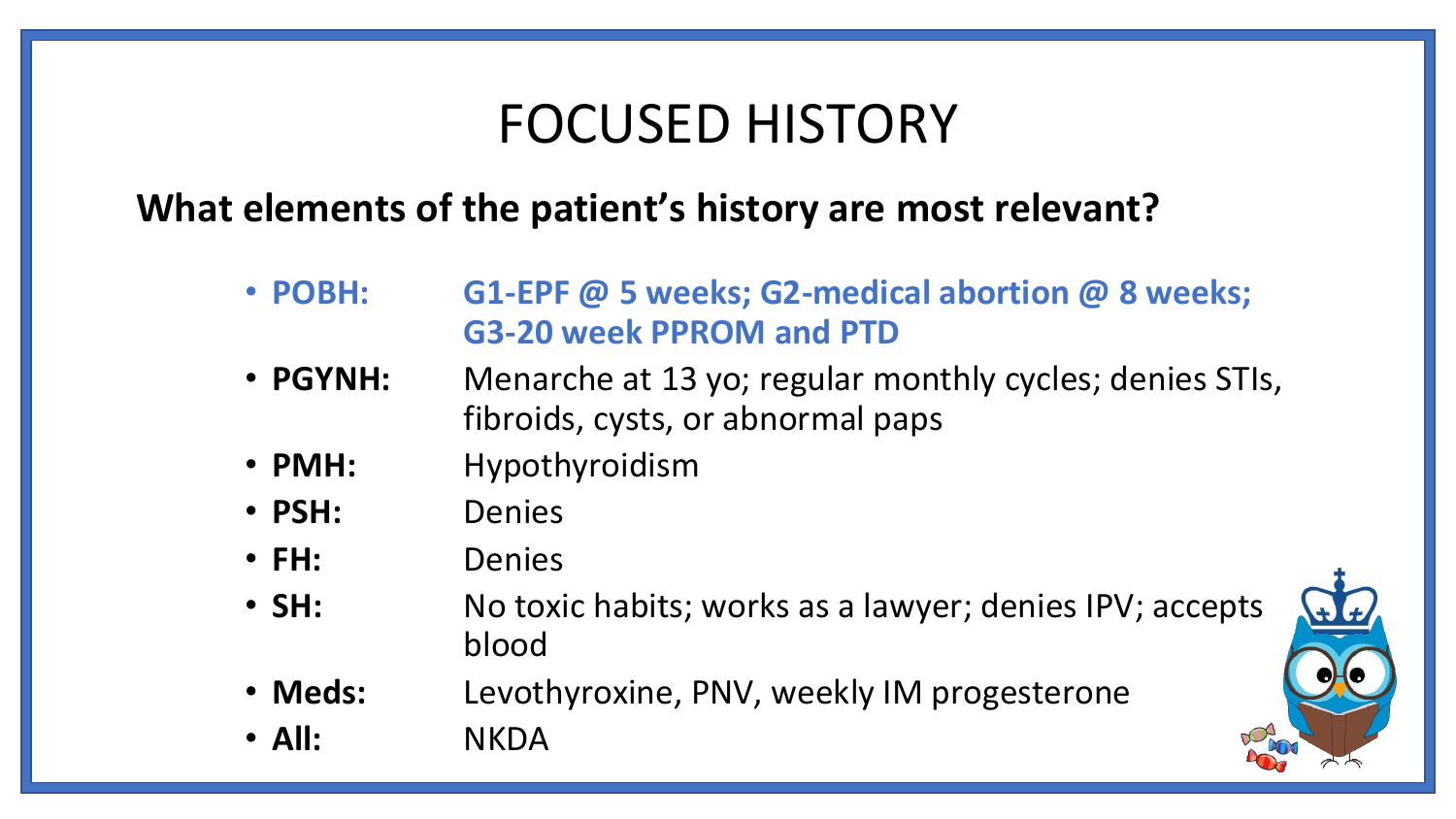## PERTINENT PHYSICAL EXAM FINDINGS

**What elements of the patient's physical exam are most relevant?**

**VS:** P 88 **BP:** 138/72 **Wgt:** 90 kg **Hgt:** 170cm **BMI:** 31.1 kg/m<sup>2</sup>

- 
- **General:** NAD, well-appearing
- **Fundal height**: 22 cm
- 
- 

• **FHR**: Unable to detect by via handheld doppler • **Bedside TAUS:** Absent fetal cardiac activity, fetus measuring 23 weeks, hydropic in appearance

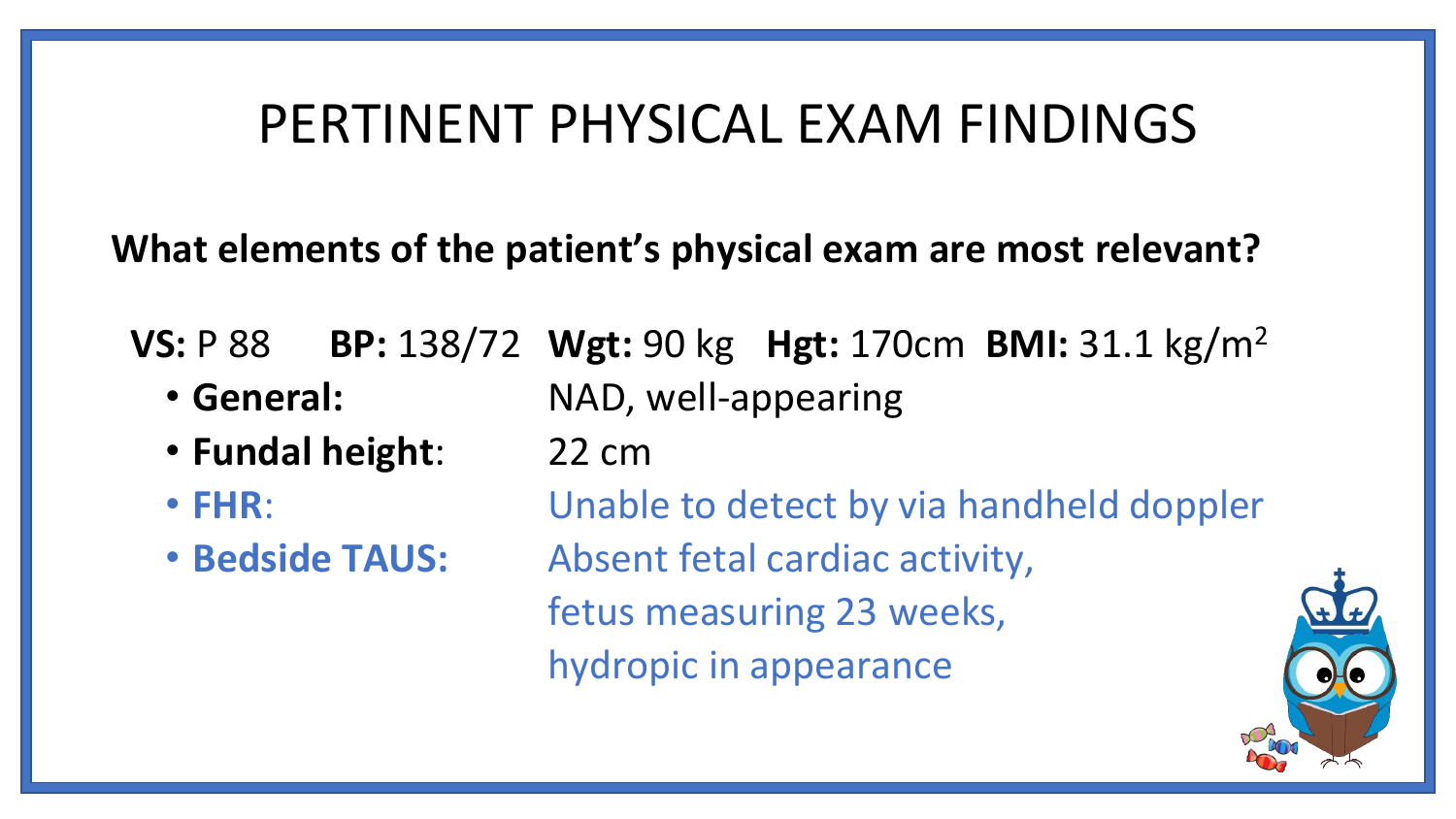## DEFINITIONS: REVIEW

### **Early pregnancy loss**

• Nonviable IUP up to 12w6d

## **Early second-trimester loss**

• Nonviable IUP 13w0d - 19w6d

## **Fetal demise/stillbirth**

- Nonviable IUP 20w0d+ OR weight 350 gm or greater
- **Early stillbirth**: 20-27 wks
- **Late stillbirth**: 28-36 weeks
- **Term stillbirth**: 37+ weeks

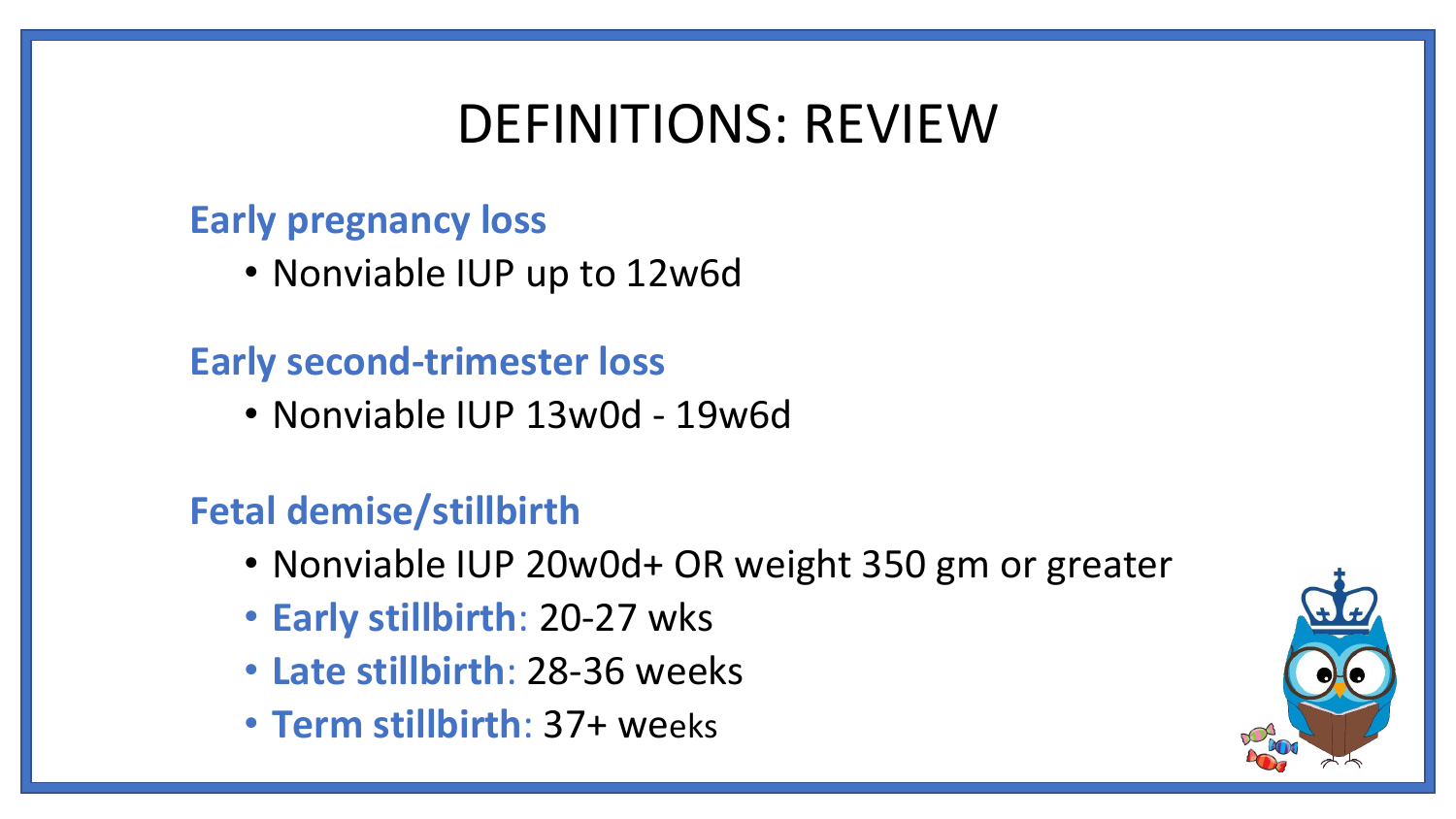## BACKGROUND

**What percentage of pregnancies result in early second-trimester losses?**

 $• 2 - 3%$ 

## **What is the rate of early stillbirth (20-27 weeks) in the U.S.?**

• 3.2/1000 births

### **What are the most prevalent risk factors associated with stillbirth?**

• Non-Hispanic black race, nulliparity, advanced maternal age, obesity

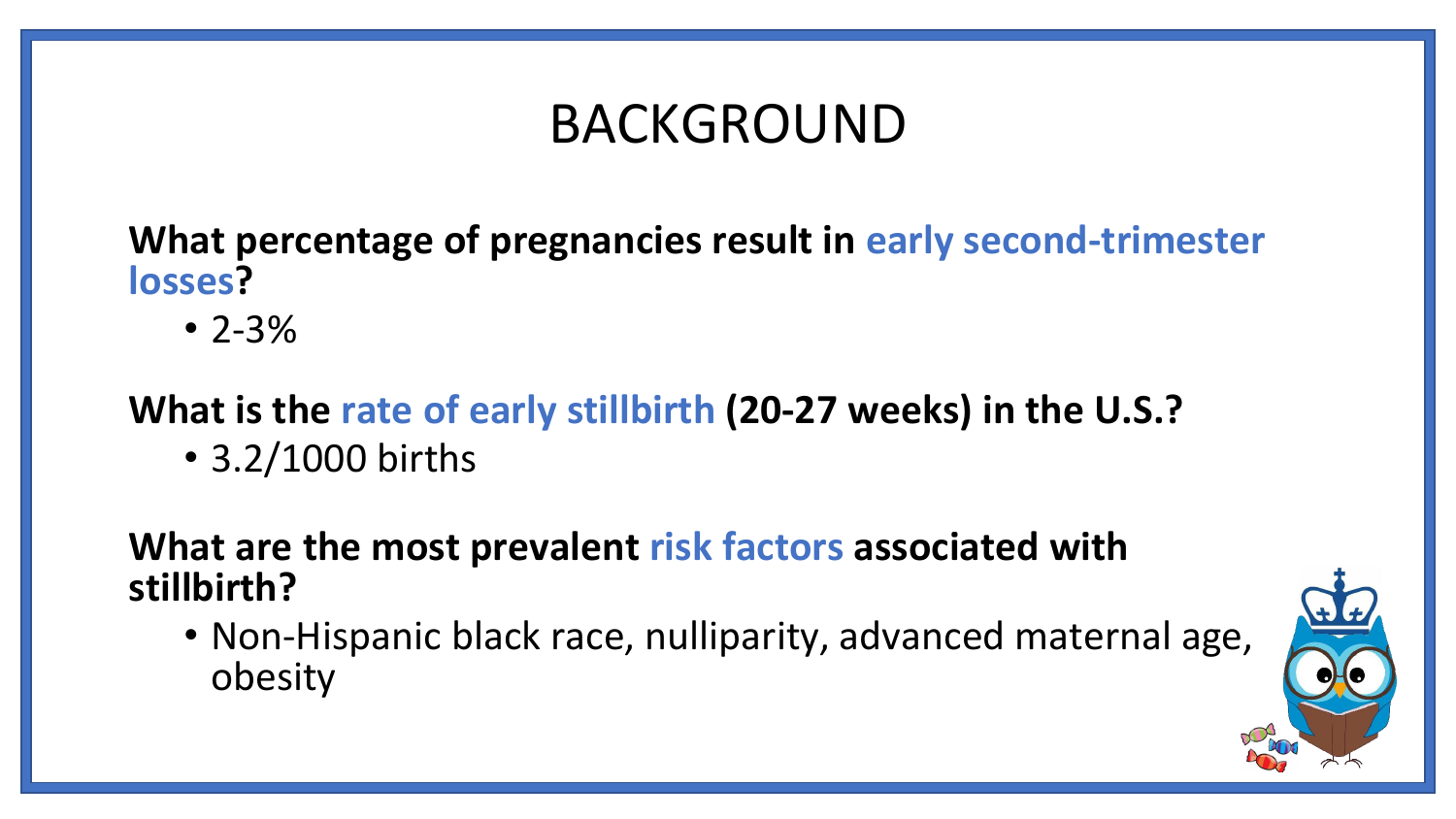# ETIOLOGIES

#### Table 1. Commonly Reported Maternal Risk Factors and Causes for Stillbirth

| <b>Developed Countries</b>                                                                                                         | <b>Developing Countries</b>                                                            |
|------------------------------------------------------------------------------------------------------------------------------------|----------------------------------------------------------------------------------------|
| Congenital and karyotypic anomalies                                                                                                | Obstructed and prolonged labor and associated asphyxia, infection,<br>and birth injury |
| Growth restriction and placental abnormalities                                                                                     | Infection especially syphilis and gram-negative infections                             |
| Medical diseases such as diabetes, systemic lupus erythematosus,<br>renal disease, thyroid disorders, and cholestasis of pregnancy | Hypertensive disease and complications of preeclampsia and eclampsia                   |
|                                                                                                                                    | Congenital anomalies                                                                   |
| Hypertensive disease and preeclampsia                                                                                              | Poor nutritional status<br>Malaria                                                     |
| Infection such as human parvovirus B19, syphilis, streptococcal infection,<br>and listeria                                         |                                                                                        |
| Smoking                                                                                                                            | Sickle cell disease                                                                    |
| Multiple gestation                                                                                                                 |                                                                                        |

-Reproduced with permission by the International Federation of Gynecology and Obstetrics (FIGO) from: McClure EM, Nalubamba-Phiri M, Goldenberg RL. Stillbirth in developing countries. Intl J Gynecol Obstet 2006;94(2):82-90. ACOG PB No. 102, table 1

In early 2<sup>nd</sup> TM losses, infection is often a factor;

One study showed that 77% had evidence of chorioamnionitis; Up to 19% of stillbirths < 28 wks are caused by infection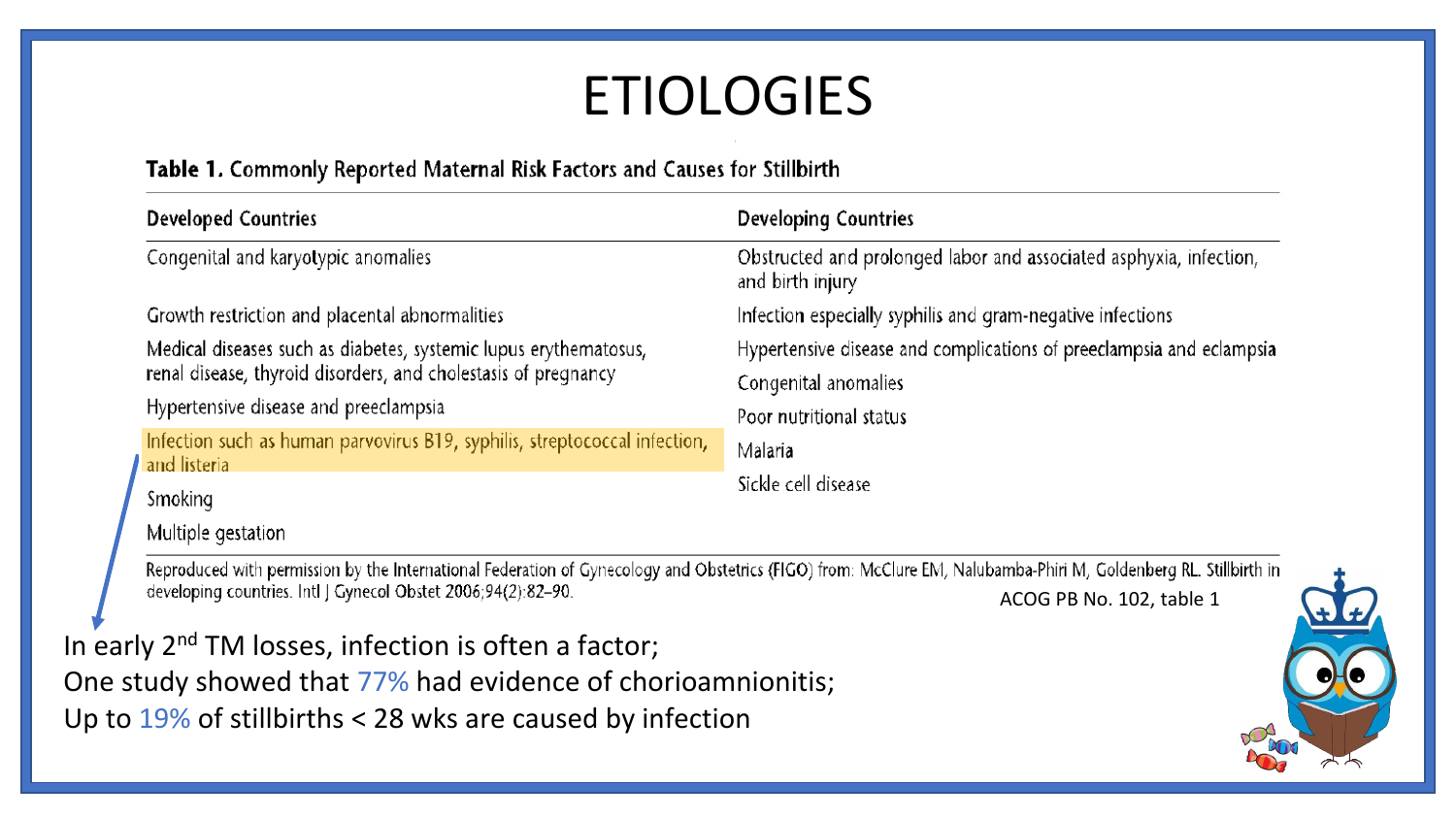# ETIOLOGIES



Figure 4. Comparison of distribution of five selected causes, by birthweight: 37 areas, 2014 CDC/NIH, National Vital Statistics Report, Cause of fetal death, 2014, Fig 4.

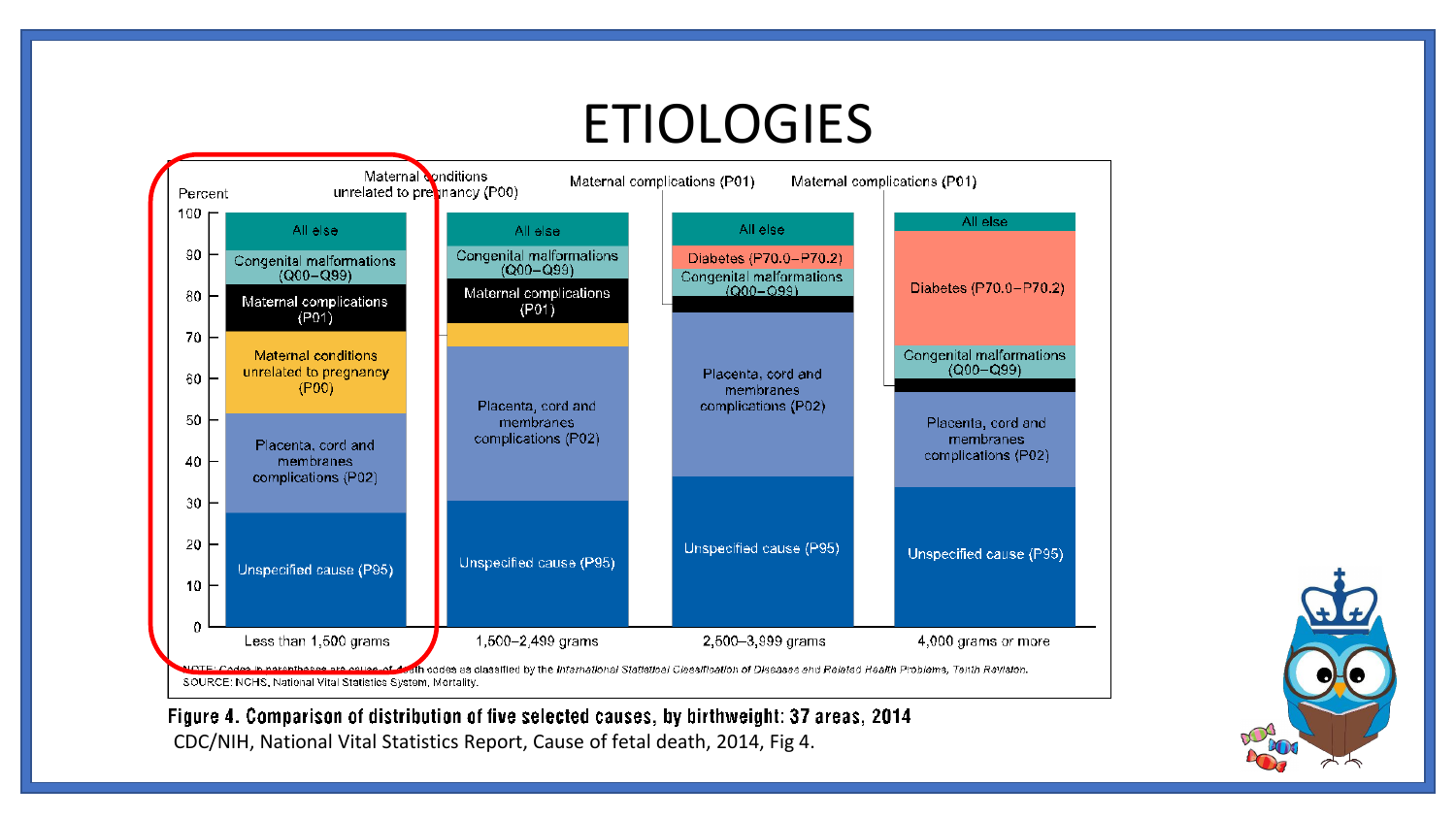## CLINICAL EVALUATION AND MANAGEMENT

#### **Confirm fetal loss with ultrasound**

• If possible, ascertain age at which demise occurred (will determine surgical options in terms of management)

#### **Counsel patient on options**

- What is the appropriate **timing and method of delivery**?
	- Depends on gestational age, maternal history of prior uterine scar, and maternal preference
	- Timing is not critical; coagulopathies are possible but rare
	- Take into account other risk factors (i.e., PROM and risk of impending chorio)
- What are the benefits of **medical management?**
	- Efficacy of autopsy to detect macroscopic fetal abnormalities better than D&E
	- Able to hold remains
	- If no experienced provider available for D&E or if gestational age is beyond what is feasible for D&E
	- Contraindications to anesthesia required for surgery
	- Safe in women with prior scar from cesarean; less info with multiple prior C/S
- What are the benefits of **surgical management**?
	- Some studies have shown that D&E has a lower complications rate (4%) than with miso-only induction regimens (22%); complications include retained products, failed induction
- D&E should always be offered if experienced provider is available and within scope of that provider's practice; if experienced providers are not available, induction is the safer method
	- If timing is an issue for your patient, take into consideration the delay to D&E completion due to cervical dilation requirements (at CUIMC, 2 days for 20+ week D&Es)

#### **Counsel patients on tests available, including the most pertinent evaluations, in order to obtain consent in a timely manner**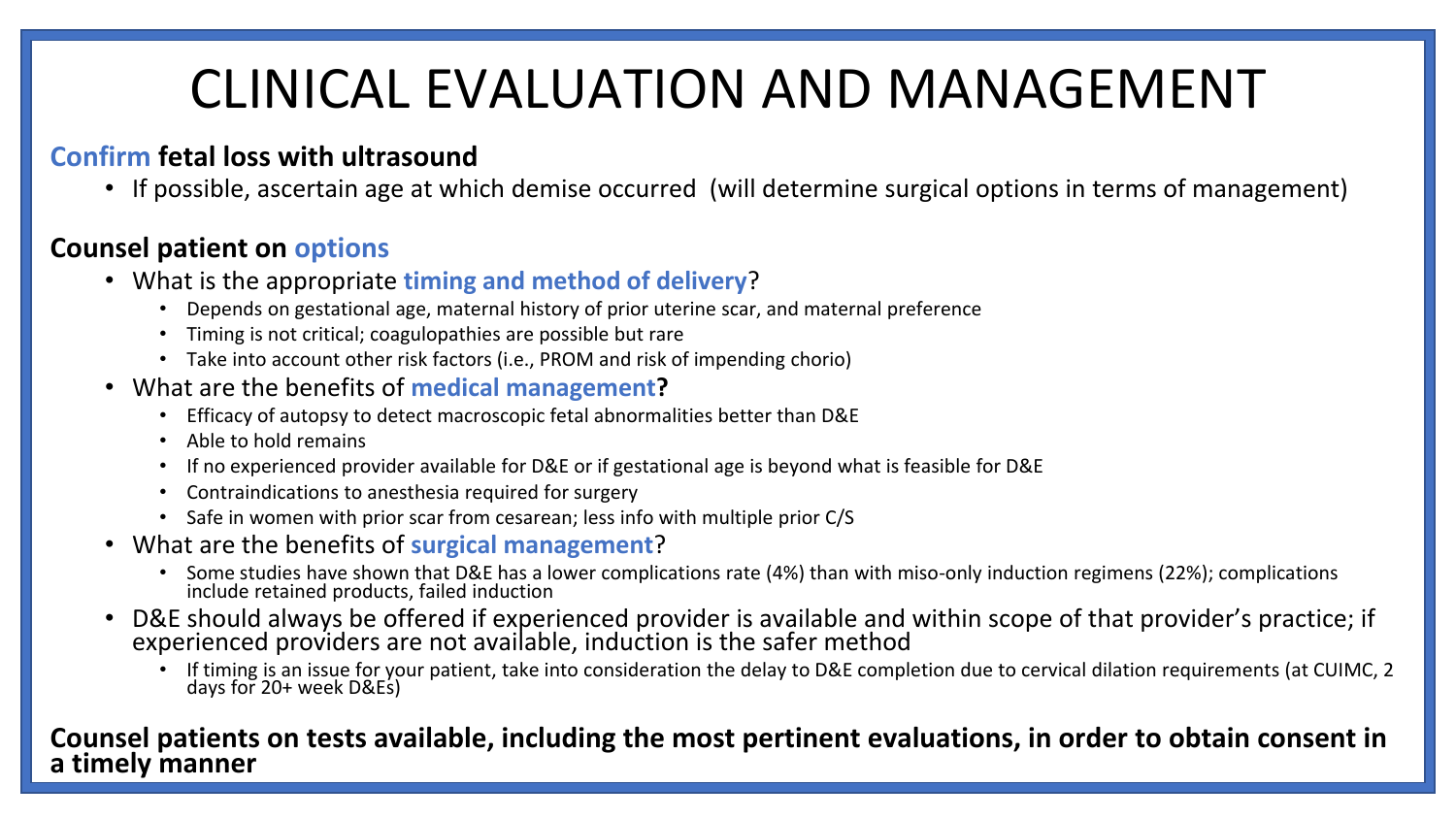# CLINICAL EVALUATION AND MANAGEMENT

### **What are the essential assessments that should be performed?**

- Fetopsy; assessment of placenta, cord, membranes; karyotype
	- At CUIMC, recommend microarray testing

### **How else do you assess the patient?**

- Maternal history (VTE, DM, cHTN, thrombophilia, SLE, epilepsy, autoimmune diseases, severe anemia, heart disease, toxic habits; FHx of congenital issues or VTE; OBHx, esp RPL, prior ob comps; current med issues, including AMA, med issues like PEC/cHTN, BMI/obesity, multifetal gestation, trauma, placental abruption, PTL/PROM, ultrasound abnormalities, infections)
- Maternal lab evaluation
	- CBC, K-B, parvo B19 IgM/IgG, RPR, lupus anticoagulant, anticardiolpin antibodies, TSH, thrombophilia (in selected cases)
	- Other tests to consider for certain clinical scenarios:
		- T&S, urine toxicology, A1C/GCT, Protein C/S (postpartum)
- Amniocentesis with genetic testing has the highest yield (if delivery not imminent) and imminent and the set of the set of the set of the set of the set of the set of the set of the set of the set of the set of the set of the set of the set of the set of the set of the set of the set of the

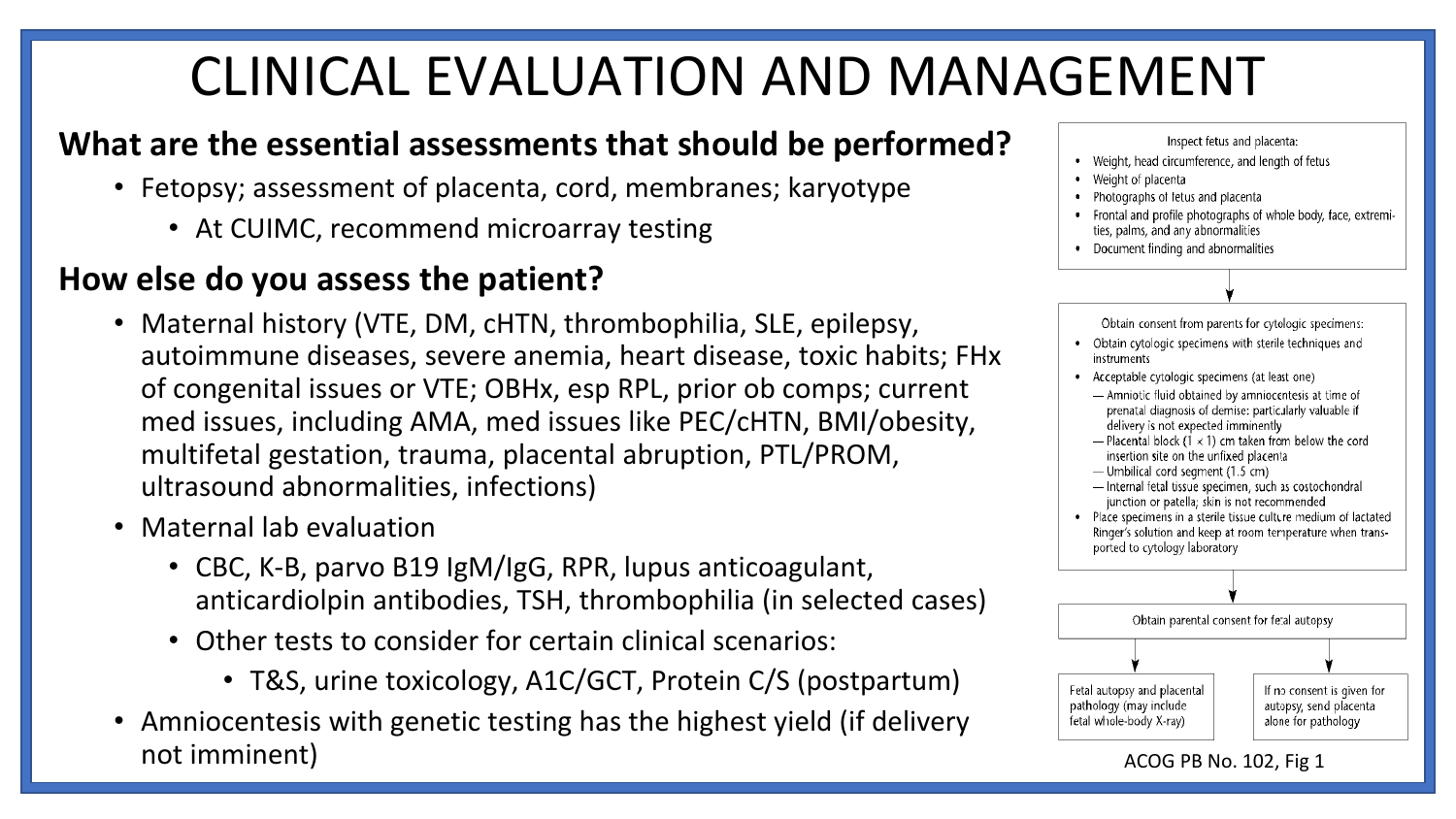## CLINICAL EVALUATION AND MANAGEMENT

### **In cases of medical management, what is the appropriate regimen?**

- **Mifepristone** 200 mg PO x 1, followed by **misoprostol** in 24 hours
	- Misoprostol 600-800 mcg PV then 400 mcg PV q3 hrs
- If no mifepristone misoprostol 600-800 mcg PV/SL, then 400 mcg q3 hrs
- Rest for 12 hours if no completion after 5 doses, then restart process
- High-dose **Pitocin** is less effective in the 2<sup>nd</sup> trimester

### **What is risk of recurrence in low-risk women with unexplained stillbirth after 20 weeks?**

• **7.8-10.5/1000**, usually before 37 weeks of gestation

#### **How do you manage such women in subsequent pregnancies?**

- Maternal workup (history, prior loss workup); reduction of maternal risk factors (toxic habit cessation, weight loss, DM control, genetics counseling for positive FHx, support/reassurance)
- Antepartum surveillance starting at 32 weeks
- Induction/delivery at 39 weeks
- Always provide support and reassurance; sensitivity is key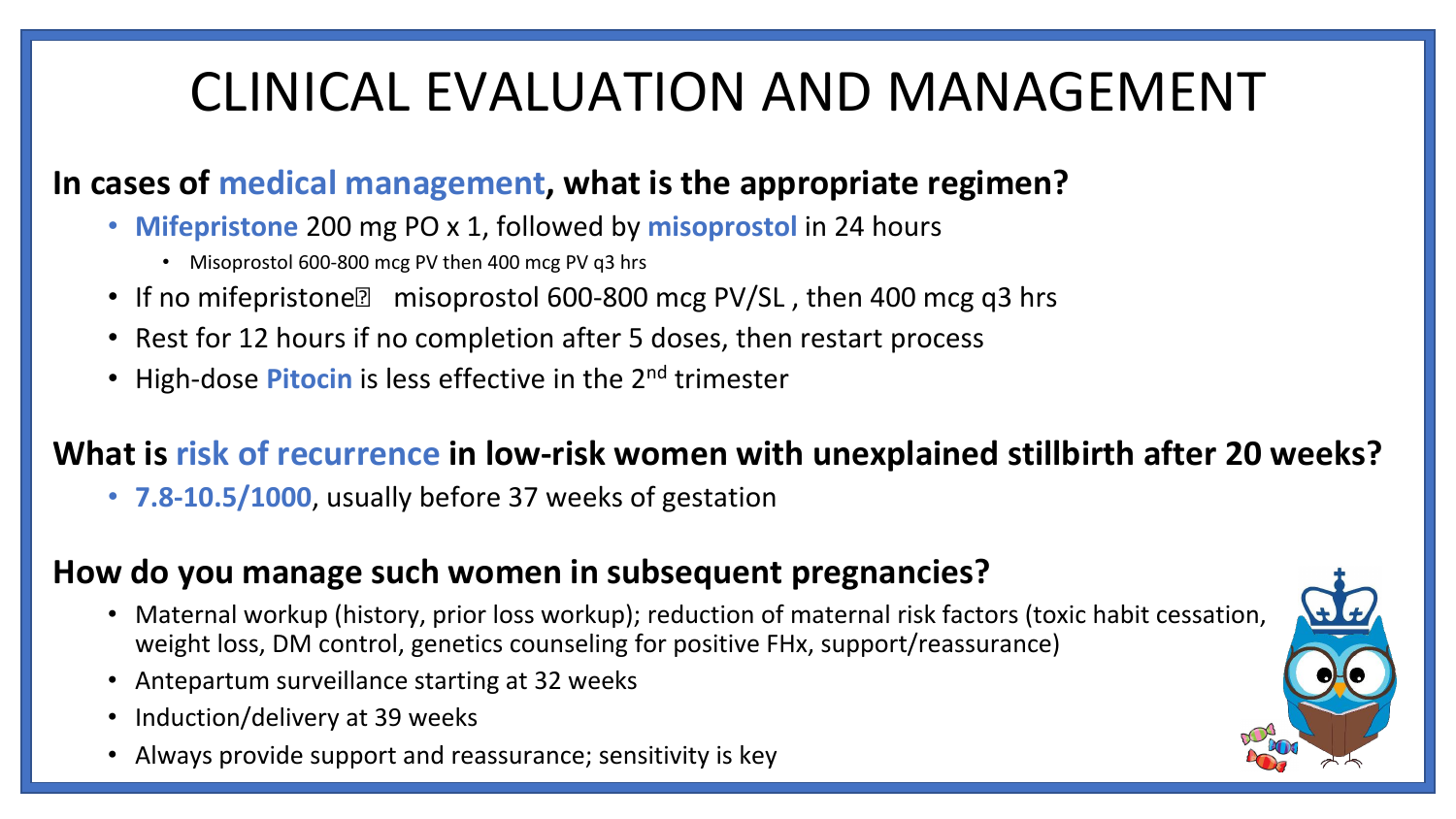# SOCIAL DETERMINANTS OF HEALTH

## **Lasting psychological impacts of stillbirth:**

- Grief-related **depressive symptoms at 1 year** (anxiety, post-traumatic stress, suicidal ideation, panic, and phobias)
	- May persist for >4 years in many cases
- Adverse **effects on parent-child relationships** may impact sibling's longterm mental and physical health
- Persistent feelings of **remorse or guilt** for not being able to save the baby
- Psychologic **distress persists into future pregnancies** (emotional volatility, fear of preparing for the birth of the subsequent baby)

#### **Disenfranchised Grief (when grief is not legitimized by care providers or society)**

- Capacity to express grief reactions is an important part of recovery
- Many care providers don't consider death before birth equivalent to the death of a child
- Fathers reported feeling unacknowledged as a legitimately grieving parent (increases risk of chronic grief)

**Stillbirth also has substantial effects on HCPs. Education, training, formal/informal support during and after stillbirth have been shown to decrease negative effects on care providers.**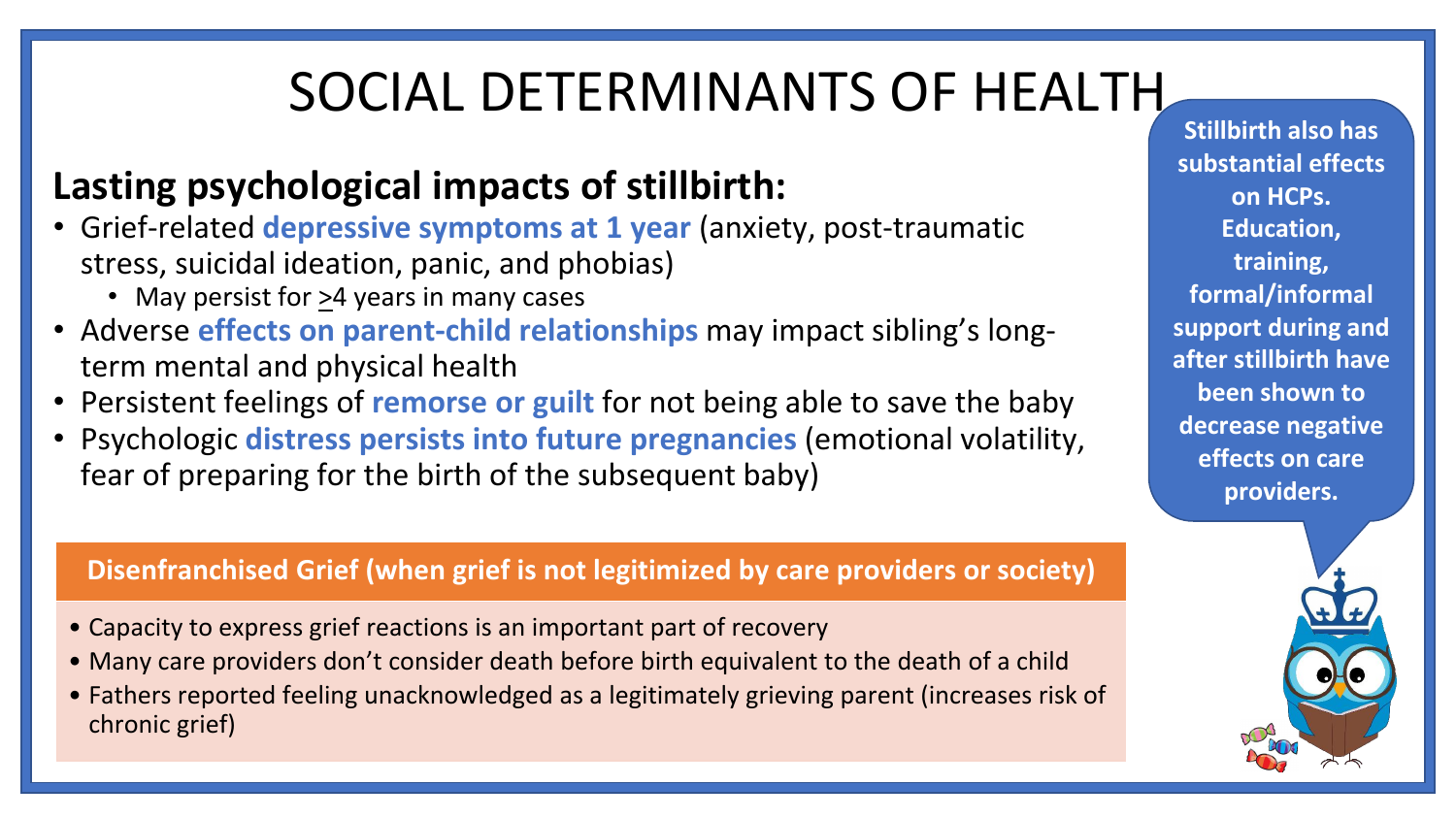## EPIC .PHRASE

### **BBonSecondTriLossCounseling**

#### **Description: Second trimester loss counseling**

Pt with absent fetal cardiac activity on bedside transabdominal U/S with fetus measuring \*\*\* weeks consistent with \*\*\*[early second-trimester loss (13w0d - 19w6d)/ fetal demise or stillbirth (20w0d+ OR weight 350 gm or greater]). Pt was counseled on timing and options for methods of delivery based on gestational age, maternal history of prior uterine scar, maternal preference, and risk factors (ie PROM and risk of impending chorio).

The benefits of medical management were outlined, including enhanced ability of autopsy to detect macroscopic fetal abnormalities vs D&E, ability to hold remains, safety based of gestational age, lack of need for anesthesia, safety in women with prior scar from cesarean. Pt was counseled on risks of medical management including moderate to heavy bleeding, cramping, infection, and need for surgical intervention if complete expulsion is not achieved.

The benefits of surgical management were also discussed including possible decrease in complications rate (4%) than with medical regiments (22%). Complications associated with surgical were described including retained products, failed induction, moderate to heavy bleeding, cramping, infection, and more rarely intrauterine adhesion formation. Essential assessments were discussed with the patient including fetopsy; assessment of placenta, cord, membranes; karyotype and possible microarray testing. Resources for support such as psychiatry referral and support groups were offered. All questions were answered.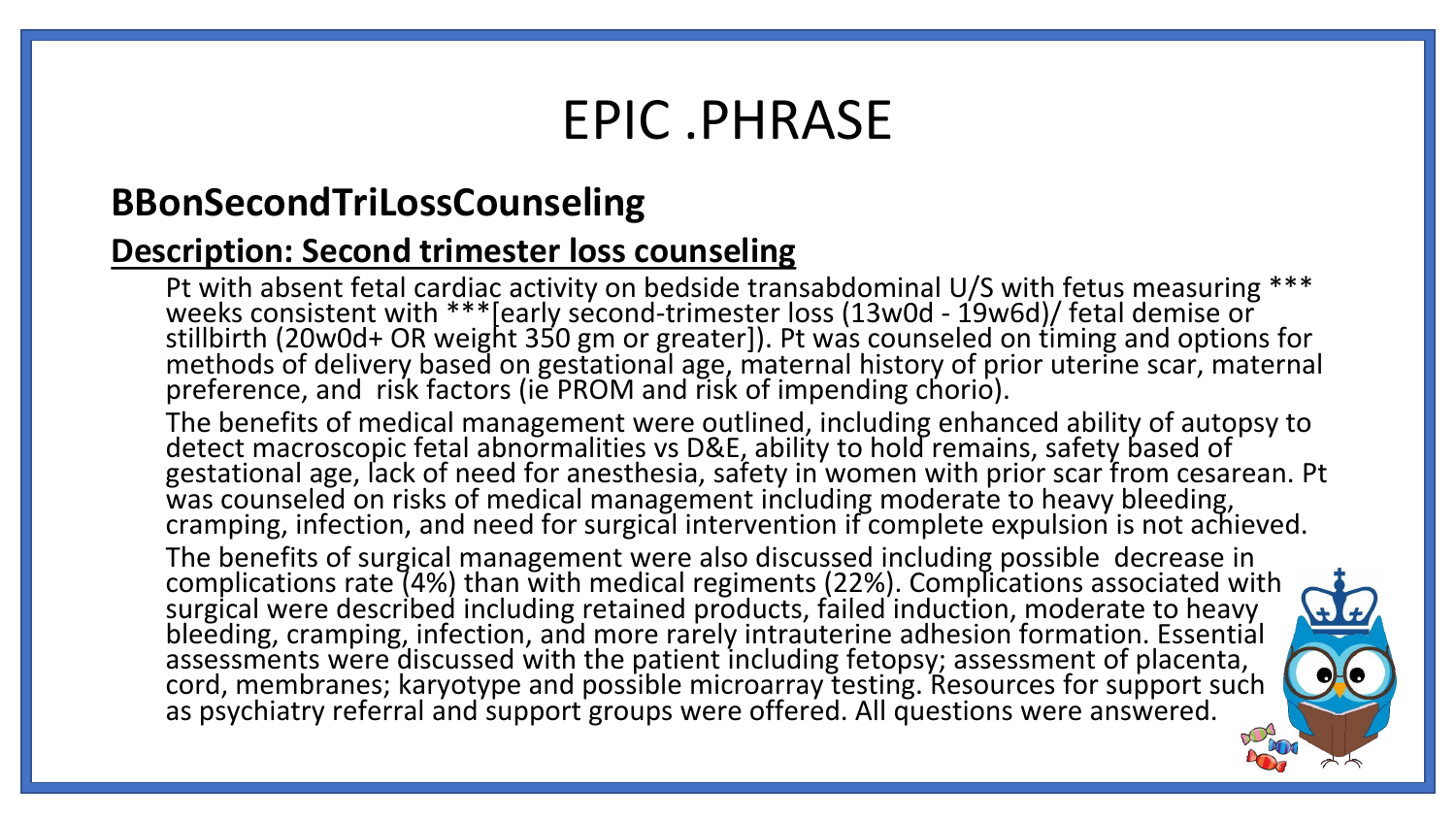## CODING AND BILLING

### • **ICD-10**

- **O03.0**, Spontaneous abortion
- **O02.1**, Missed abortion
- **P95**, Stillbirth
- **Z37.1**, Single stillbirth
- **CPT**
	- **59821**, Treatment of missed abortion, completed surgically; second trimester